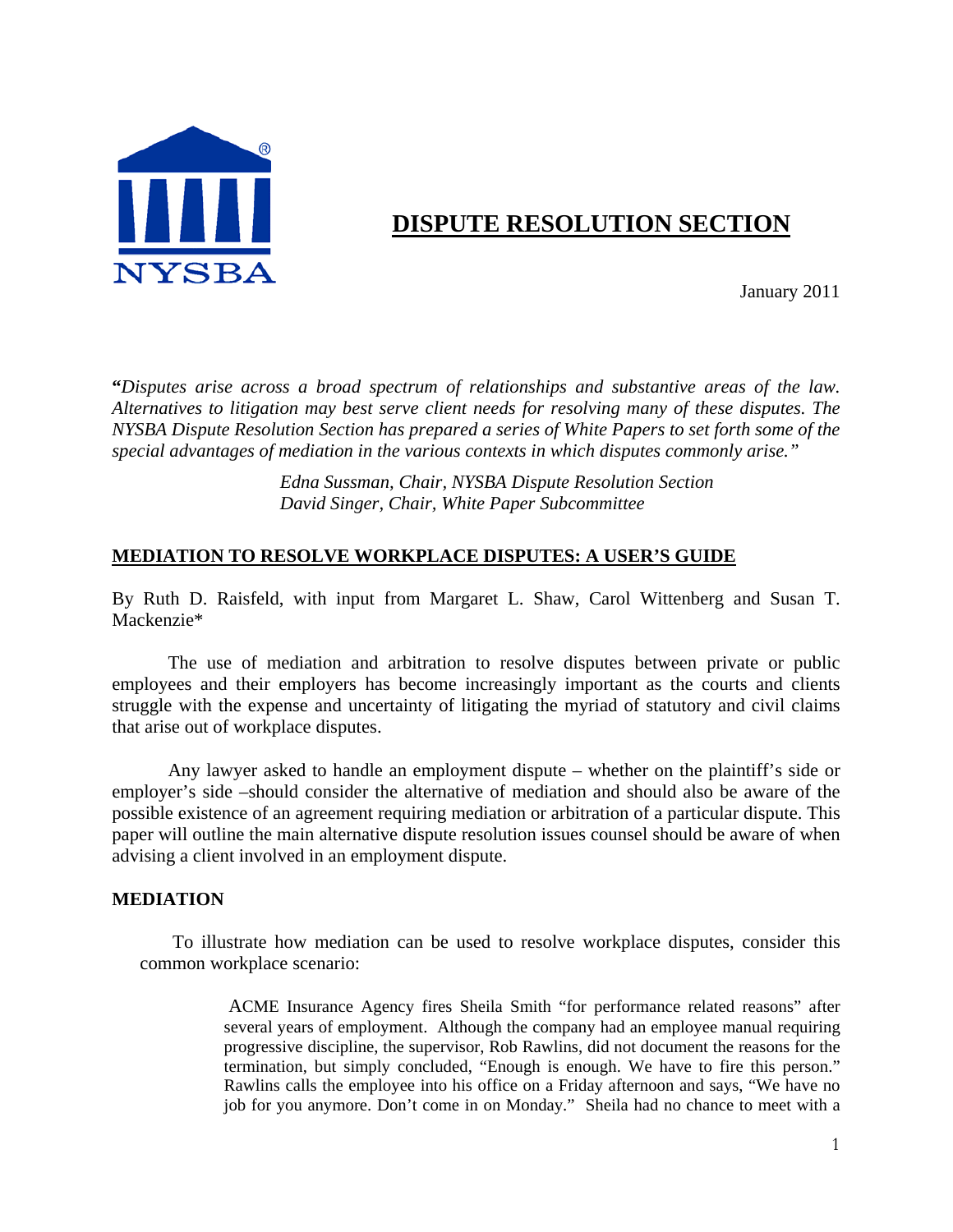human resources manager or any higher-level manager to offer her view of the situation. Sheila decided to contact a lawyer. Sheila provides the lawyer with her pay stubs, the employee handbook, a positive performance review, and copies of some e-mails she received from Rawlins that contained very offensive language. She also reveals that she has overheard supervisors engage in raunchy conversation and says Rawlins frequently displayed disdain and disgust whenever he had to deal with her. She and the lawyer discuss her belief that she was fired because of her gender and because she wouldn't go along with the harassment she observed and experienced at work. The lawyer sends a letter to ACME, that states that the termination may be unlawful and asks for an opportunity to negotiate a reinstatement or at least a severance package before the employee commences a lawsuit or files a charge with the Equal Employment Opportunity Commission.

 This scenario represents a workplace-related dispute that is appropriate for resolution through mediation. While the employer's lawyer may take a hard-line and say, "my client did nothing wrong. Your client was incompetent," such a response may result in the filing of a charge of discrimination with the EEOC, New York State Division of Human Rights, New York City Commission on Human Rights, or a discrimination case in state court. Any one of these proceedings has the potential to result in significant time and expense, even in the initial stages, that far exceed the cost of a severance agreement reached through negotiations. Employers may also opt to resolve these disputes by using ADR.

 First, some large employers have policies requiring employees and former employees to submit their concerns and grievances to mediation prior to instituting arbitration or litigation. Therefore, lawyers would be well-advised to review any employment agreement, job application, employee handbook, or other policy statement that describes whether the employer has an internal dispute resolution process that an employee will be required to exhaust before commencing litigation.

 Second, some employers will respond to employee claims with an invitation to mediate or will respond affirmatively to an employee's request to mediate.

 Third, the federal courts in New York and the Supreme Court of New York, in various counties, have court-annexed mediation programs that provide a panel of mediators to whom a case can be referred by a judge or voluntarily selected by counsel. This process can be initiated at any stage of litigation. Similarly, parties before the EEOC may also request mediation conducted by EEOC mediators.

 What is it about mediation that makes it a particularly effective dispute resolution tool for workplace disputes? In mediation, the employer and employee can sit down with each other and their lawyers, and with the help of a neutral third party, review the facts that led to the challenged employment decision and reach a resolution before either side incurs unnecessary legal fees, additional emotional wear-and-tear, and disruption of normal business activities. The unique character of employment disputes, as well as the historical model of third-party intervention in workplace disputes, results in mediation's high success rate for resolution of employment disputes.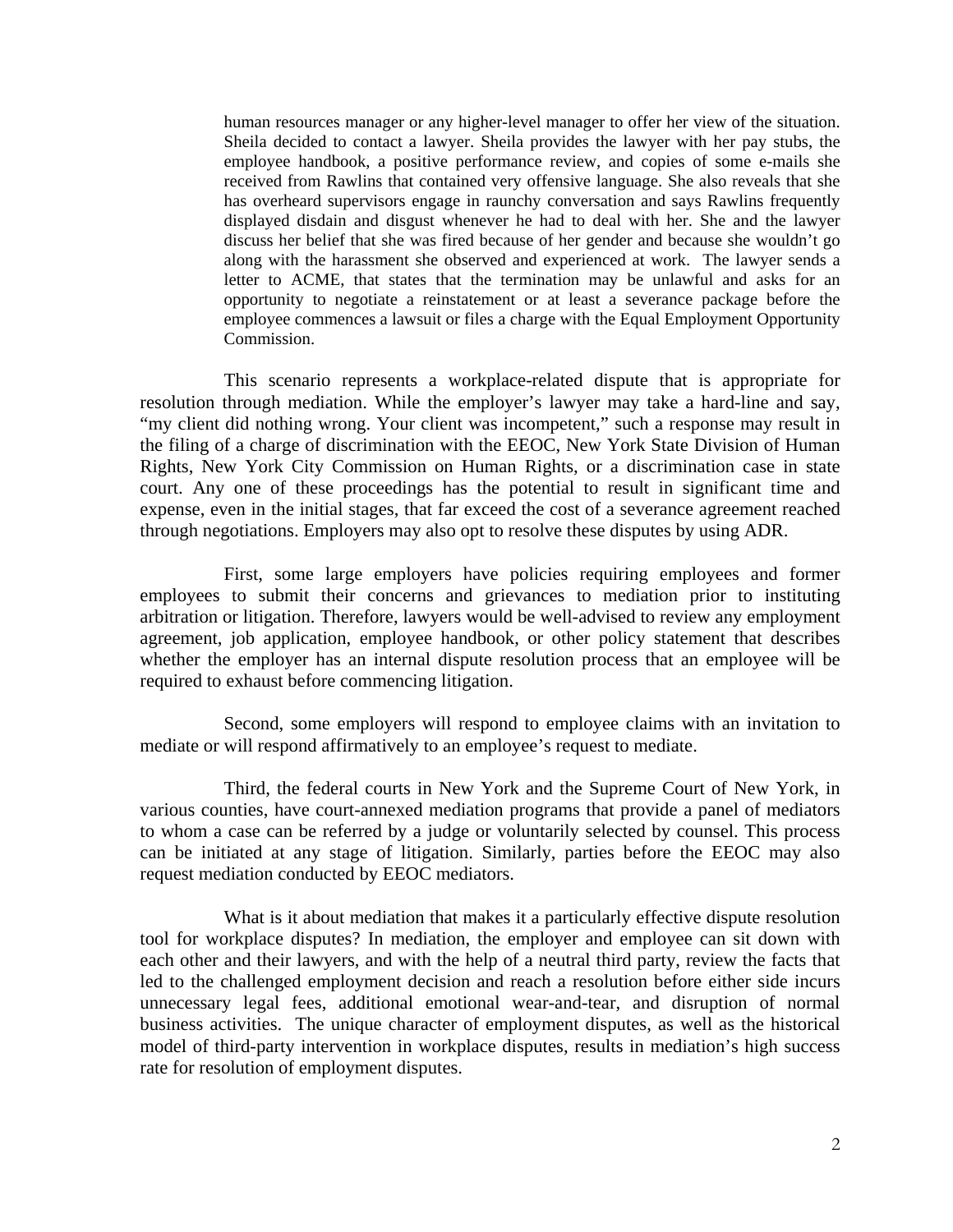#### **Employment disputes typically involve both economic and emotional issues**

 Employment disputes typically involve one or more claims under federal, state or New York City anti-discrimination laws, challenging a discharge or other employment decision. Job loss causes not only economic injury but undermines the former employee's self-esteem and the perceptions of others about the employee's ability to succeed at work. Similarly, employer representatives often feel they have done everything possible to motivate the employee to provide the required job performance, so decision-makers at the company will also have emotional reasons to support his/her belief that the employee was treated "fairly."

 A negotiation between lawyers over the phone or outside a courtroom deprives the parties to the dispute – the employer and employee - of the emotional catharsis that is available when both sides can sit down, review what led to the challenged employment decision, the impact on the people involved, and turn toward devising a resolution that will allow both sides to progress toward the future. From the employee's standpoint, the ability to explain his or her side of the story and the economic and emotional impact that the challenged employment decision has had is a turning point that may enable him/her to accept the reality of an employment decision and allow the employee to move on with life. From the employer's standpoint, the mediation gives the employer an opportunity to learn something about the employee, the supervisor, and the workplace that they were not aware of previously, or that they knew of but had not completely or properly addressed. Here is an example of how this works:

> After several hours of mediation, the aggrieved employee asked if a one-on-one meeting with the mediator was possible and counsel agreed. After telling the mediator that she reminded her of a former boss who had been an important mentor, the plaintiff talked about how upset the case had made her. She also talked about how the attorneys' negotiations over dollars were leaving her feeling disassociated from the process and from what she was personally looking to accomplish. The mediator was able to help the plaintiff identify her feelings, think through what she really wanted out of a resolution, and work within the process to accomplish that result. The case settled shortly after their caucus.

# **In employment disputes, the damages recoverable may be exceeded by the attorneys' fees and costs of litigation, making early resolution more desirable**

 A unique feature of employment litigation is that the costs of litigation and attorneys' fees often exceed the damages that can be obtained in court even if the employee is successful. Damages in the form of back-pay and front-pay are a function of the employee's compensation; however, the costs of litigation are the same whether the employee was a low earner or high earner. In addition, in employment litigation there are fee-shifting statutes that enable the prevailing party plaintiff to shift responsibility for the plaintiff's attorneys' fees and costs to the employer. Thus, an employer has the risk of footing its own legal fees and the costs and attorneys' fees of the employee should the employee prevail. Some employers have employment practice liability insurance where defense costs and damages awards are covered. However, faced with the prospect of paying the costs and attorneys' fees for both sides, the opportunity to settle in mediation before fees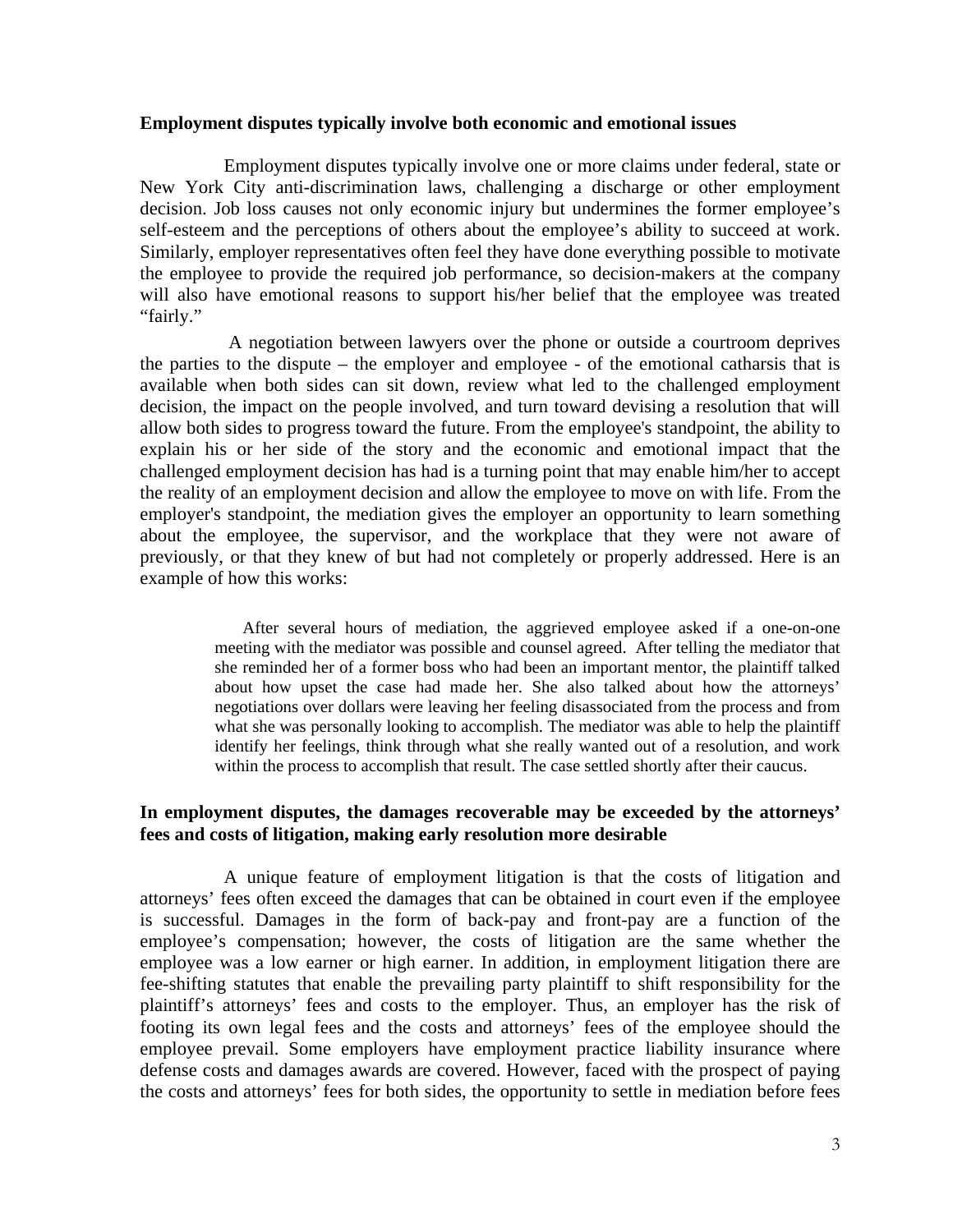and expenses climb is an important benefit unique to employment litigation. By the same token, mediation gives the employer an opportunity to convey to the plaintiff, that should the plaintiff lose or receive less in a lawsuit than the employer offers in an "offer of judgment", the employer may recover its costs of defense . . . an eventuality that may convince an employee to take a settlement even though it is less than the employee hoped he/she would recover in litigation.

#### **A mediator can offer a fresh perspective on the facts and law**

 Quite often, employment counsel and the client get so involved in the minutiae of moving through discovery toward the ubiquitous summary judgment motion, that they "lose the forest for the trees." Counsel may dread the call from a client wanting an update on the status of a case filed long ago; the client may become dissatisfied with counsel's view of the case, which has migrated from "optimistic" to "doubtful." In such cases, a mediator can provide a "reality check" about the prospects for success at trial that counsel may have difficulty communicating to the client or that the client is having difficulty hearing. A mediator who has employment law experience and is aware of relevant legal developments in the area can help counsel and clients assess and communicate about the strengths and weaknesses of a case. Further, the mediator does not have the same emotional investment in "winning" that the counsel and parties have and is able to provide a dispassionate viewpoint that can move the parties away from a stalemate. Here is an example of how this works:

> A sales representative who had worked for a company for many years was laidoff after a change-in-control. The new company required sales representatives to do a lot more marketing and promoting than they were used to before the buy-out. The sales representative was unfamiliar with power-point and had never felt comfortable using Microsoft Outlook to file contacts, preferring his own "rolodex" method. He was eventually targeted for a lay-off since he was rated "least flexible," among employees in his classification. He maintained he was terminated due to his age and while his lawyer had uncovered some unexplained statistical disparities in the ages of the employees selected for lay-off, he was having difficulty explaining to his client the perils of proceeding with an age discrimination claim in federal court. In mediation, the mediator used a large flip chart to illustrate the life cycle of an age discrimination case, the complexity of continued discovery and depositions, the time it takes to get to trial, and the limited nature of his potential economic recovery. The mediator let the employee offer alternative scenarios, which the mediator drew on the flip chart in different colors. After the mediator left to caucus with the employer's-side, the employee focused for the first time on the risks and rewards of continued litigation. Ultimately, he opted to accept a settlement. The plaintiff's lawyer later remarked that he had not been able to get his client to understand the uncertainties of litigation until the mediator literally "drew a roadmap" for his client.

#### **Parties can obtain in a mediation remedies that may not be awarded in litigation**

 Mediation is an effective dispute resolution mechanism in employment cases because the parties can fashion remedies that may not be available through litigation. The most common of these remedies are transfers and reassignments, letters of reference,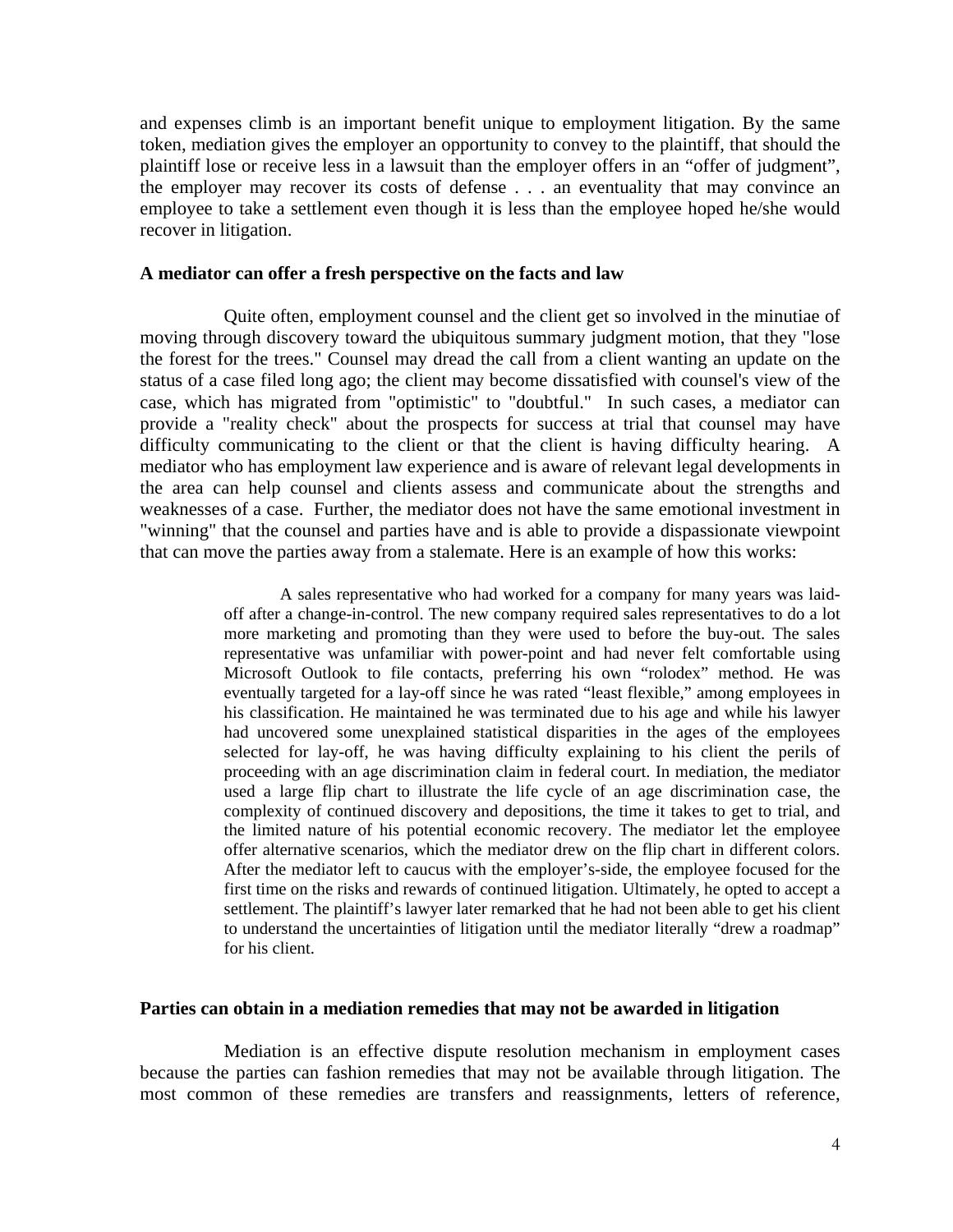assistance with out-placement, provision of health insurance, or provision of training. Mediation can also provide an opportunity for apologies that would never be available in litigation. Similarly, in disputes over unpaid wages, commissions, or bonuses, mediation provides an opportunity for both sides to "work through the numbers" without spending inordinate time battling over depositions or expert opinions. So, for example, how did the mediation between the sales representative and the former employer described above end up?

> The sales representative achieved an enhanced severance package, the employer contributed to his attorneys' fee, he received some money toward out-placement, and the employer gave him a letter recognizing his contributions to the business that led to the merger.

#### **Mediation provides confidentiality and avoids publicity**

 The privacy afforded by mediation processes is a key factor contributing to the success of mediation in resolving employment disputes. Both employers and employees may wish to avoid the glare of public attention and scrutiny that often accompanies employment litigation. The most recent obvious examples of negative publicity surrounding employment litigation include the Anouka Brown verdict against Madison Square Garden, the sexual harassment case against Bill O'Reilly, the sex discrimination case against Morgan Stanley, and the class actions against Wal-Mart and Starbucks.

 Airing employment disputes in the press and before a judge or jury may affect personal relationships of the parties and the reputation of witnesses, interfere with the conduct of daily business transactions, and even impact the plaintiff's ability to secure new employment without fear of retaliation. In employment mediation, the mediator and counsel can provide the employee and employer with an opportunity for a private face-to-face confidential conversation that they never had prior to or at the time of termination; that way "unfinished business" can be conducted outside the presence of counsel, a court-reporter, or a judge or jury. Very often, these intimate conversations about issues that only the employer and employee can truly understand pave the way to resolution outside of litigation. The confidentiality provided in the mediation process encourages candor, problem-solving, and creativity in resolving employment-related disputes while avoiding the destructive impact of negative publicity. An example follows:

> Donald, an Executive Vice-President of a Fortune 500 company, had a brief romantic dalliance after a Christmas party, with Jane, a much younger sales assistant. They returned to her apartment after the party where they had sexual relations. They met several times thereafter in bars near the office. When Jane was terminated by another supervisor for poor performance, Jane raised the issue of sexual harassment for the first time in her exit interview. Upon investigation, Donald admitted the conduct, said it was consensual, but asked the Company to resolve the matter so that his wife and children would not find out. The case settled in one day in mediation, both parties acknowledging that the situation was unfortunate but that they needed to put the incident behind them.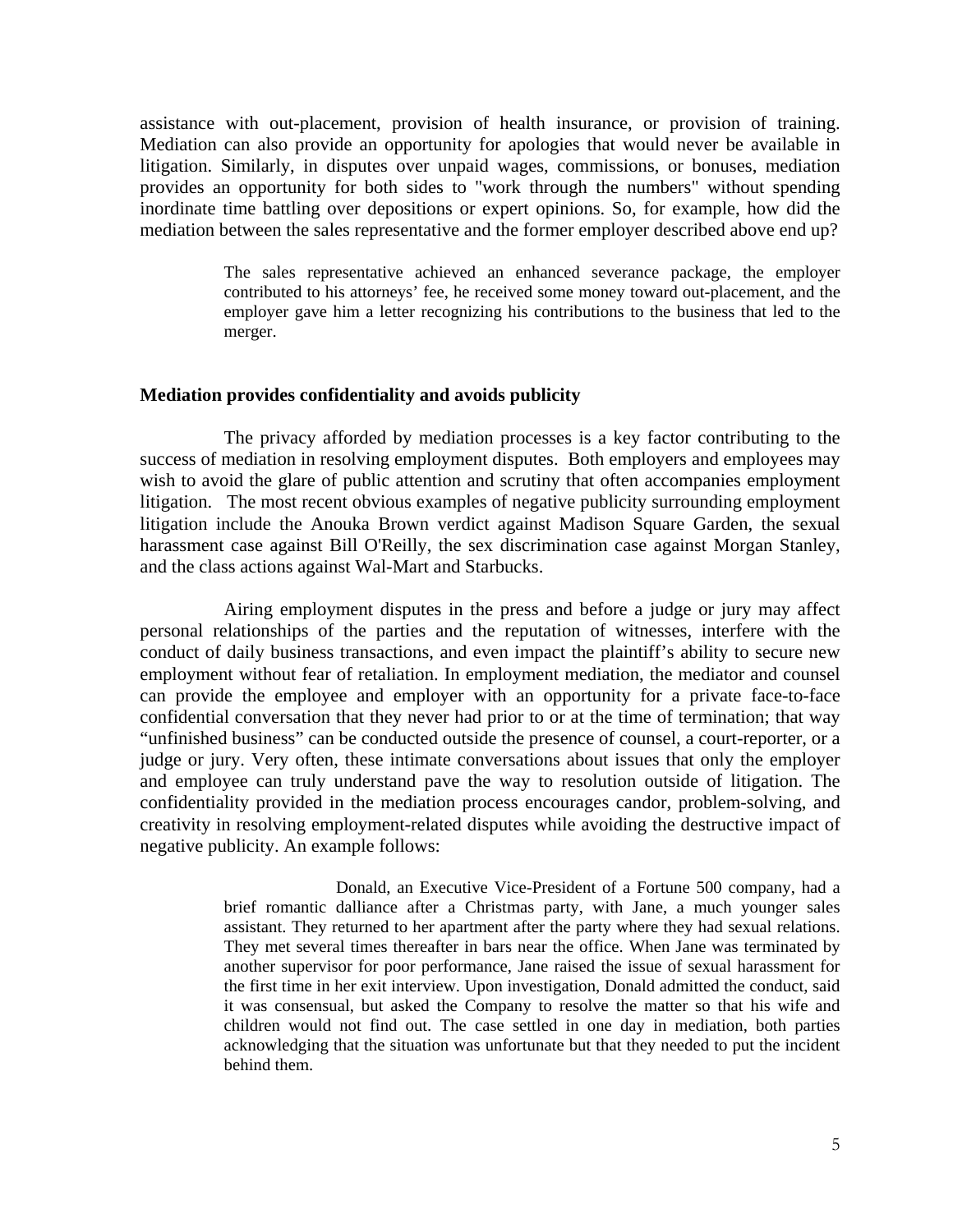#### **Mediation is more predictable than litigation**

 No lawyer can ethically or practically guarantee a client a particular result in court. Litigation is unpredictable: a document can surface that no one remembers; a witness can crumble on the stand; a jury may not appreciate the nuances of an argument. Particularly in employment litigation, memories fail, the emotional significance of an employment decision fades, and the witnesses may have dispersed to other jobs. In mediation, without rules of evidence or procedure, the parties can use less structured means to convey the heart of a problem to the mediator and the other side which may facilitate settlement discussions, concluding the matter without suffering through the vagaries of litigation.

## **Impediments and shortcomings in the mediation process**

 Mediation is not a panacea for all hotly contested employment cases; there will be those extremely emotional current or former employees who won't back down and those cases where an employer won't settle unless a court order is entered against them. Some employers are concerned that the availability of mediation will encourage frivolous complaints. Others are concerned that mediation simply adds a layer of time and expense when a case does not settle. Other attorneys have also expressed the concern that mediation is often used as a form of discovery or an attempt by insurance companies to tease out an adversary's "bottom-line" from which new negotiations will later proceed.

# **Lawyer's Role in Making Mediation an Effective ADR Mechanism**

 Prepared for both the pros and cons of mediation, attorneys can address the following issues in order to maximize the effectiveness of mediation of employment disputes.

# *-Factors to consider in deciding whether to use mediation*

 In pending litigations or administrative proceedings, the tribunal may order the parties to court or agency-annexed mediation either after an initial scheduling conference, at a pre-hearing conference, settlement conference or upon request of the parties. In other circumstances, counsel for one or both parties may elect to raise the possibility of mediation at some stage of the litigation.

 It is a matter of professional judgment whether to raise the idea of mediation and at what stage of the litigation. Factors to consider include: budget, ability of counsel or the parties to negotiate settlement directly, stamina of the parties for litigation, timing (e.g., time to trial, degree of complexity of discovery, expense of motions), and desirability for confidentiality. Some lawyers are "mediation-friendly" and will suggest mediation as a matter of course even at the "demand letter" stage. Others believe that mediation is most useful following exchange of pleadings, after at least preliminary discovery, when motions are pending, or after summary judgment has been denied. Lawyers should dispense with the notion that raising mediation as an option to explore settlement is a sign of weakness. Mediation has become such a favored ADR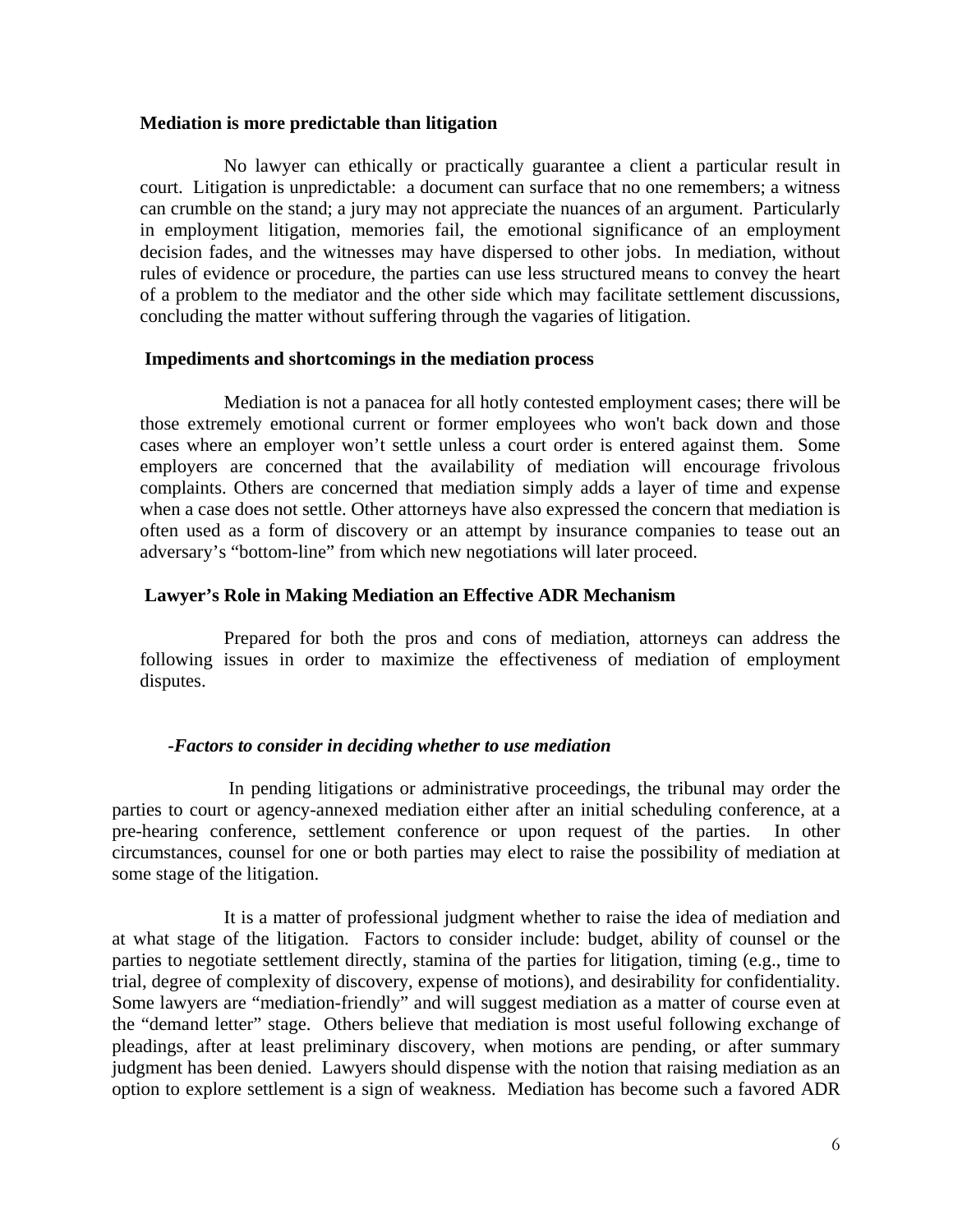procedure in employment litigation that lawyers should consider mediation in order to save their clients fees and expenses in the first instance.

#### *-Process of selecting mediators and criteria used in selection process*

 At present in New York, other than criteria to serve on court-annexed mediation panels or the panels of private dispute resolution providers, there are no governmental credentialing entities for mediators and no licensing requirements for mediators. Many mediators are lawyers, but others are certified social workers, college professors, or have worked as dispute resolution professionals for the government or private industry. The federal and state courts have panels of mediators who must have a minimum number of years of practice and must complete government-sponsored training programs or their equivalent. In addition, the American Arbitration Association, JAMS, The International Institute for Conflict Prevention and Resolution (CPR) Martindale-Hubbell, Mediate.com, Federal Mediation and Conciliation Service, and other provider-organizations have neutral panels, entry to which depends on experience, training, and reference requirements. Still other mediators practice privately. Thus, mediator selection is very much an "ad hoc" process based on who the lawyers know and "word of mouth."

 Lawyers should consider the mediator's neutrality when selecting mediators. While the mediator does not make a binding decision, potential for bias, or conflicts of interest, could compromise the mediator's appearance of neutrality and interfere with the mediator's effectiveness. Thus, counsel and the mediator should explore any such issues and disclose them during the selection process so there is no surprise at the mediation session.

 Lawyers embarking upon the process of mediator selection should also be aware that mediator styles vary widely. Some adopt an "evaluative" approach, where the mediator shares with the parties his/her opinion as to likely outcomes and uses persuasive powers to cajole the parties to a settlement zone. Former judges and mediators with a specialized substantive expertise tend to practice the "evaluative" style. Other mediators, often with a social work or more psychological-orientation, use a "facilitative" approach which avoids any evaluative assessment and limits the mediator's role to helping the parties communicate effectively. Most experienced mediators will use a combination of "evaluative" and "facilitative" approaches as the mediation progresses.

#### *-Mediation Agreements*

 Parties should not embark upon the process of mediation without a written mediation agreement. As noted above, there is no uniform mediation law in New York, so the parties must provide the ground-rules for the mediation themselves. Courts and agencies with mediation programs provide form mediation agreements. Private mediation agreements should at a minimum provide for: name of the parties; the mediator's name; the place, date, time; the mediator's compensation rate and fee structure; the confidentiality provisions; mediator immunity from serving as a witness in subsequent proceedings; document retention; etc.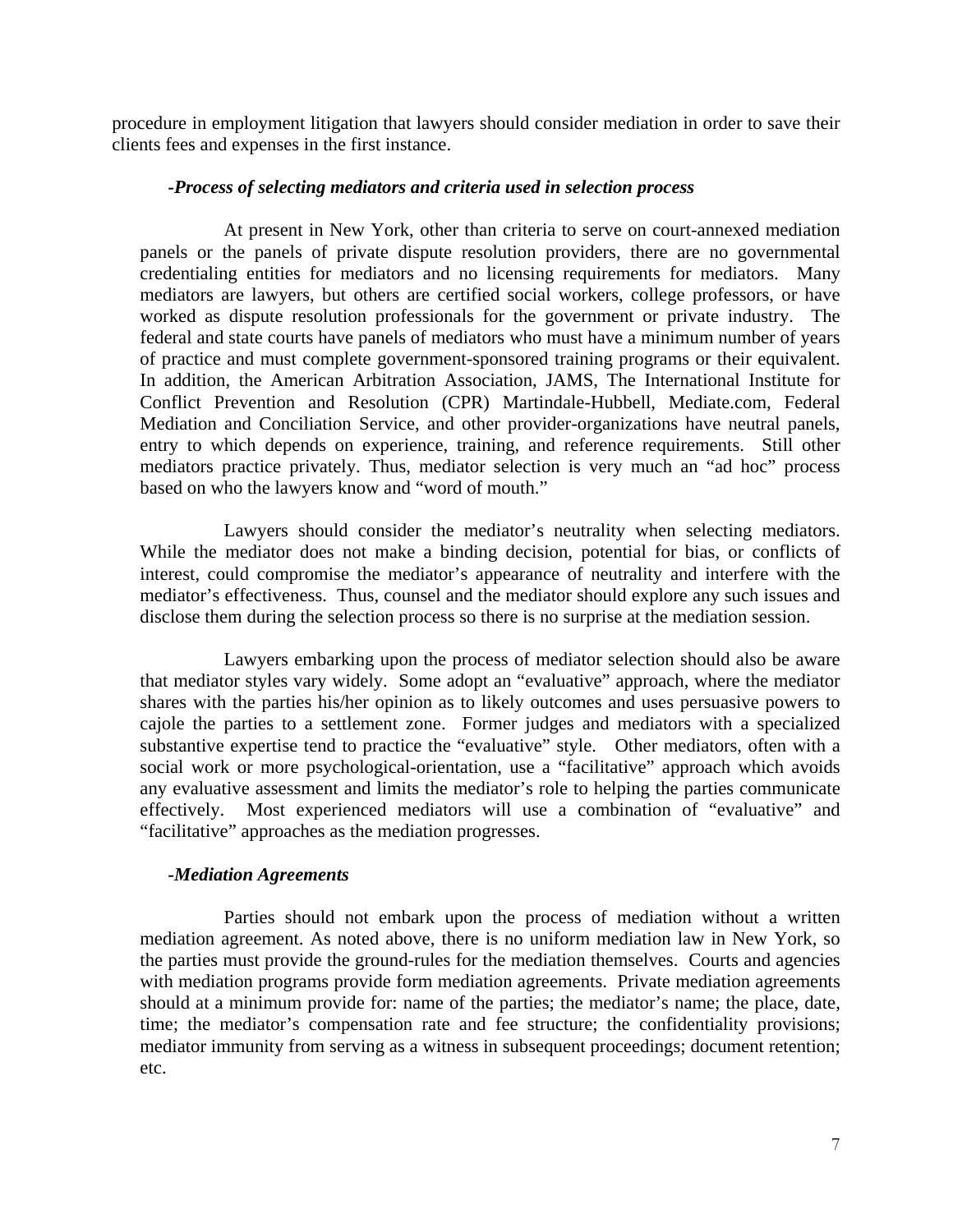Most mediators will provide a basic mediation agreement. Lawyers should review these agreements with their clients in advance of the mediation especially to underscore the confidentiality aspects of the mediation. Mediators generally review the mediation agreement again with all attendees at the beginning of the mediation session.

#### *-Pre-Mediation Communications*

Unlike judicial proceedings, ex parte contacts are permissible in the process of mediation. The better practice is to advise the parties in advance that the mediator may speak to both parties separately and privately before the mediation. The mediator will have these pre-mediation discussions in order to prepare for the mediation session and also as a way to encourage the counsel and the parties to prepare for the mediation. Some counsel come to a mediation session with the same expectations that they have when they come to a deposition or oral argument on a motion. However, this type of litigation-stance may not be useful in mediation: the goal is not to convince the mediator of the merits of a position in litigation, but to consider how to advance settlement discussions. Thus, counsel should be prepared to share with the mediator their view of the main issues in the case, obstacles to settlement, who will attend the mediation, whether there is personal animosity between counsel or between parties and witnesses, and any personality issues that may arise during the course of the session. The mediator will also encourage the parties to come to the table with full settlement authority, or at the least, the ability to contact the source of settlement authority during the session.

 In most court and agency-annexed mediation programs, the parties are required to provide the mediator with the pleadings and a brief position statement prior to the mediation. This practice should also be used in private mediations. This presents an opportunity to prepare for both the mediator and counsel. Counsel should share with the mediator essential information and case-law, as well as any pivotal documents that would assist the mediator with preparing for the mediation and brain-storming settlement options. It is a matter of professional judgment whether to provide settlement offers in this submission. Generally, the pre-mediation submissions are not exchanged with adversaries, but again this is a matter of professional judgment.

# *-Attendance of party, witnesses, experts, "significant others"*

 In preparing for the mediation, counsel should also seriously consider who should attend the mediation in order to make the session most effective. Certainly, the party or party representative with settlement authority should be present or available. Mediations do not succeed when just counsel for a party attends, and most mediators require a party or party representative to be present. When emotions are involved, the presence of certain party representatives can be obtrusive and counsel should consider whether their presence will foster or present an obstacle to settlement.

 In addition, some attorneys believe that the presence of an "expert" or a party representative with unique knowledge of a particular issue involved in the case can contribute to the progress of the mediation. For example, if lost income is an issue, a labor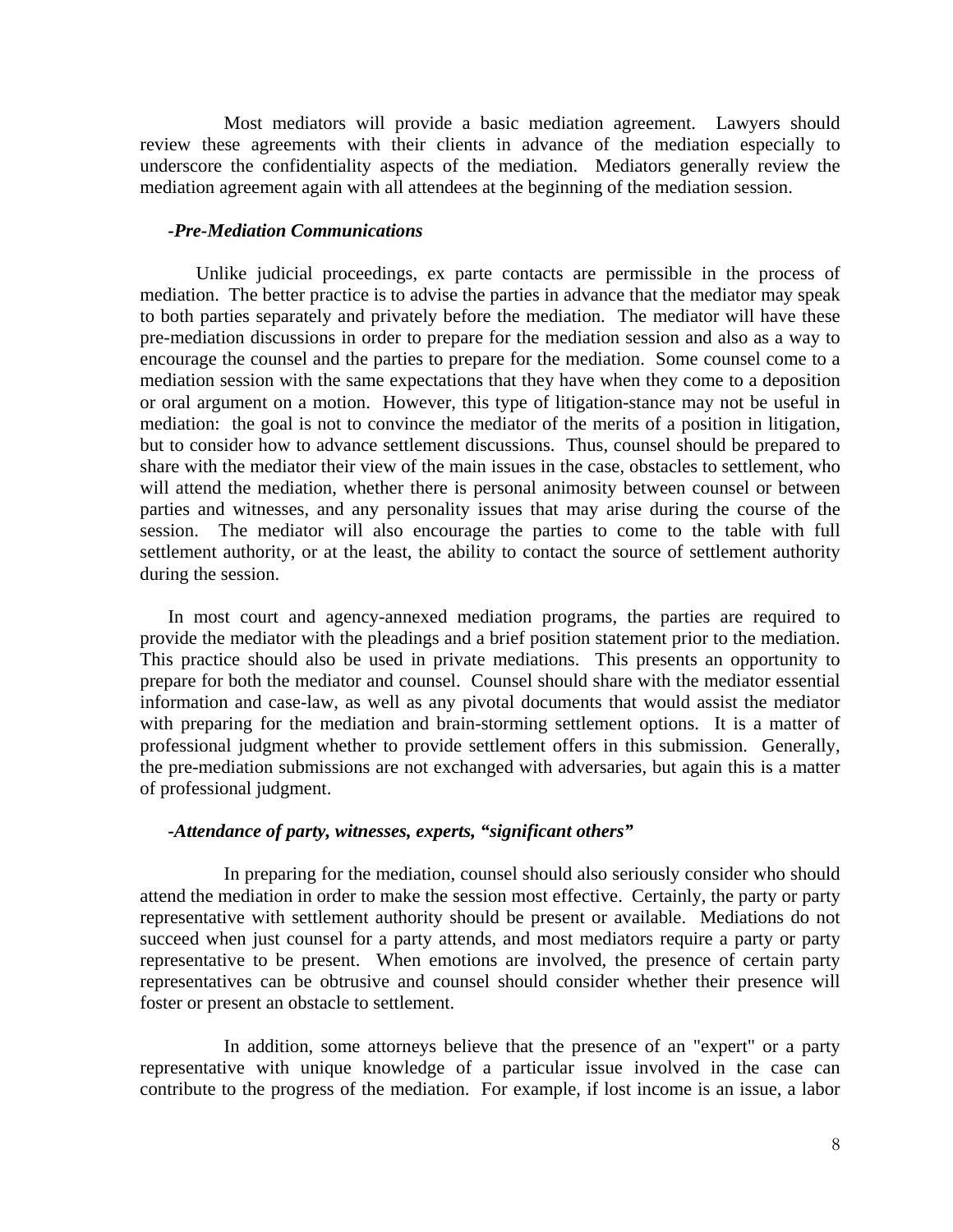economist who may advise the parties on job market trends, data on income replacement, and wage and salary data, may be an appropriate attendee. Similarly, if stock valuation is an issue, an accountant or stock options specialist might help to advance the discussion. These "experts" may provide critical objective standards to assist the parties in entering a settlement zone. In addition, if one side brings such an expert, it may give the other side an idea of the nature of the case that will be needed if the litigation proceeds.

## *-The Mediation session*

Most mediations proceed in the following way:

 (1) Initial Joint Sessions— The mediator will introduce himself/herself to the parties and counsel and general introductions will be made. The mediator will review the procedure for the session, review the confidentiality agreement, and ask for initial presentations. A skilled mediator will assess the mood and make whatever opening remarks are necessary to foster a settlement climate. Some mediators will also address at the initial session whether the participants will have a break for lunch, and whether any of the participants have time constraints. Mediation is usually a lengthy process, so counsel and their clients ought to be prepared to give as much time as is necessary to facilitate a successful mediation.

 (2) Opening Statements— In mediation, it is perfectly appropriate for counsel to abdicate their role of making "opening statements" to their clients. Sometimes, depending on the case, clients are their own best advocates and an articulate and well-planned opening statement can be very effective. Counsel should prepare their clients to avoid interrupting adversaries' opening statements and to appear attentive and courteous, regardless of the tenor of the litigation to date.

# (3) Caucuses: Separate & Joint—what goes on in the other room?

 Following initial opening statements, the mediator may conduct questioning of both sides in the presence of both sides. There may be some additional fact-gathering and issue exploration that can proceed with all parties in the room. However, it is also common for the mediator to speak with the parties and counsel in "separate caucuses" where the real work of determining additional facts, relevant law, and the "interests" of the parties behind their "positions" can take place. It is not unusual for the mediator to spend significantly more time with one side than the other, depending on the issues involved. These separate caucuses also provide an opportunity for counsel to work on their client's settlement range, expectations with regard to probability of success, and other case preparation issues. Caucuses also present a continuing opportunity to review the file and do critical factgathering.

#### (4) Negotiating the Price of Settlement

 At some point, the tough work of negotiating the economic (and non-economic) terms of a potential settlement will start. Counsel should consider in advance their reaction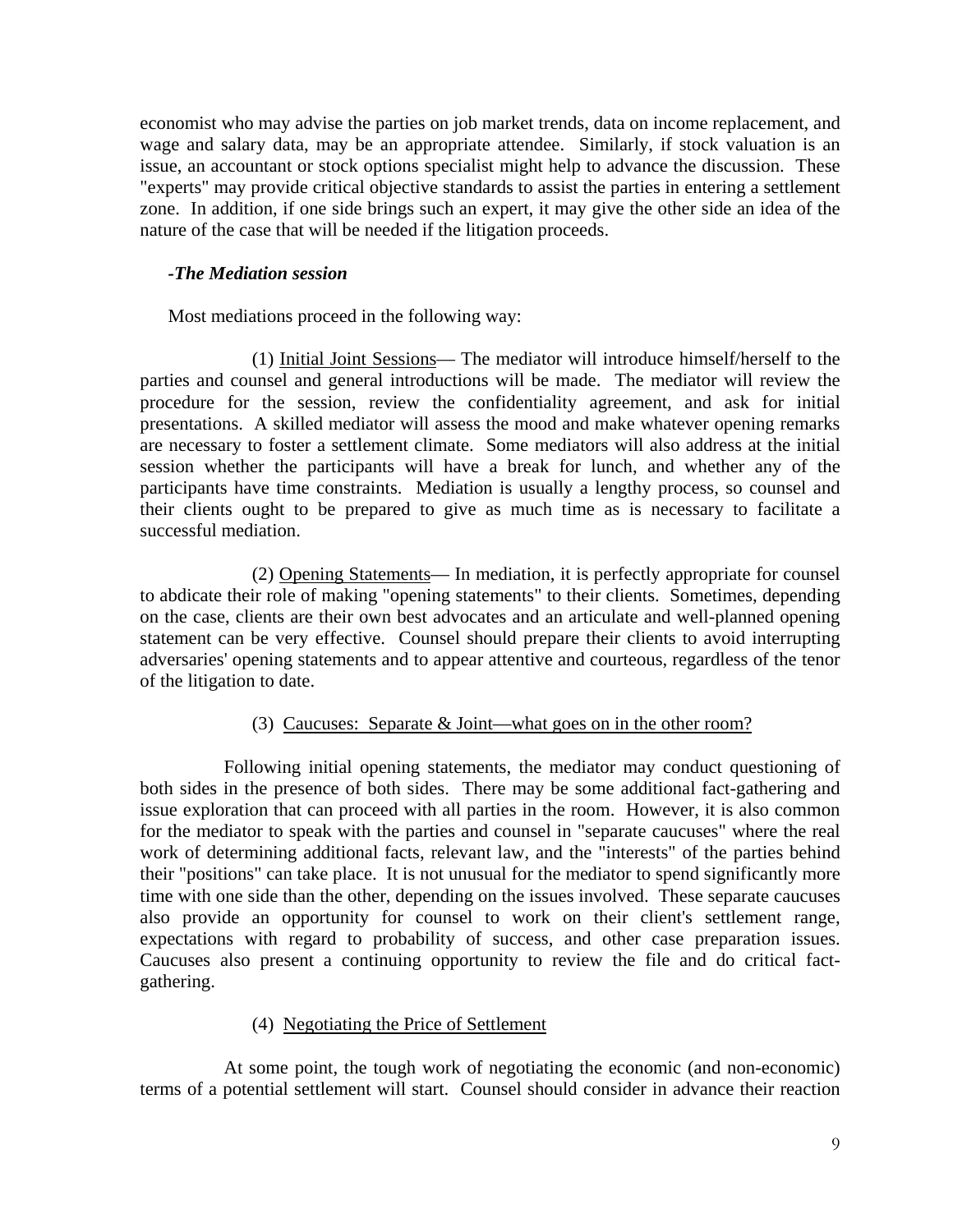to initial "extreme" offers and counter-offers. Before the mediation, counsel should have some idea of whether their adversary will be a "hard-bargainer" or a more "reasonable" negotiator. "While parties expect a 'reasonable amount of unreasonableness' in the other side's opening proposal, they react badly to what they perceive to be an extreme position." D. Golann, "Insulting First Offers, and How to Deal with Them," JAMS Dispute Resolution Alert, Vol. 2, Number 3 (Jan./Feb. 2002), at 1. The work of the mediator is to keep the parties engaged in the negotiation even where the parties appear hopelessly far apart. The mediator will continue to question the parties about the facts, relevant law, interests, and will attempt to get the parties thinking about the strengths and weaknesses of their case as well as their adversaries' case. Some mediators will use a "decision-tree" which maps out the costs and expenses of continuing with the litigation and the numeric risks associated with each stage of the process, together with an analysis of likely outcomes. Mediators will ask one side how they think the other side will respond to a particular proposal: will they counter, will they "walk"? Counsel should not be surprised, and should prepare their client for any of the following comments: "I'm not bargaining against myself!" "We're leaving!" "I don't think they really want to settle." "This is a waste of time." Mediators are experienced with these declarations and will continue with the process of going back and forth with offers and demands, until the gap shrinks. When this does happen, the "miracle" of mediation is experienced and the parties should turn to the process of memorializing a settlement.

## (5) Concluding the mediation

 Even after spending many long hours negotiating a settlement, counsel should be reluctant to leave mediation without at least a hand-written summary of the terms agreed upon signed by all parties. Many lawyers come to mediation with a draft of a settlement agreement and fill in the terms if there is an agreement. It is a matter of professional judgment whether to make the draft subject to final form or whether the document generated at the mediation will be enforceable.

 If the mediation does not result in an agreement, most mediators try to attempt some closure at the end of a session and will ask the parties if it would be useful to schedule another session or phone call to continue the hard work of hammering out a settlement. Again, this is a matter of mediator style and will depend on the judgment of the parties. Even in the absence of a settlement, the mediation agreement survives the process and the confidentiality provisions and any record retention provisions should be complied with in accordance with their terms.